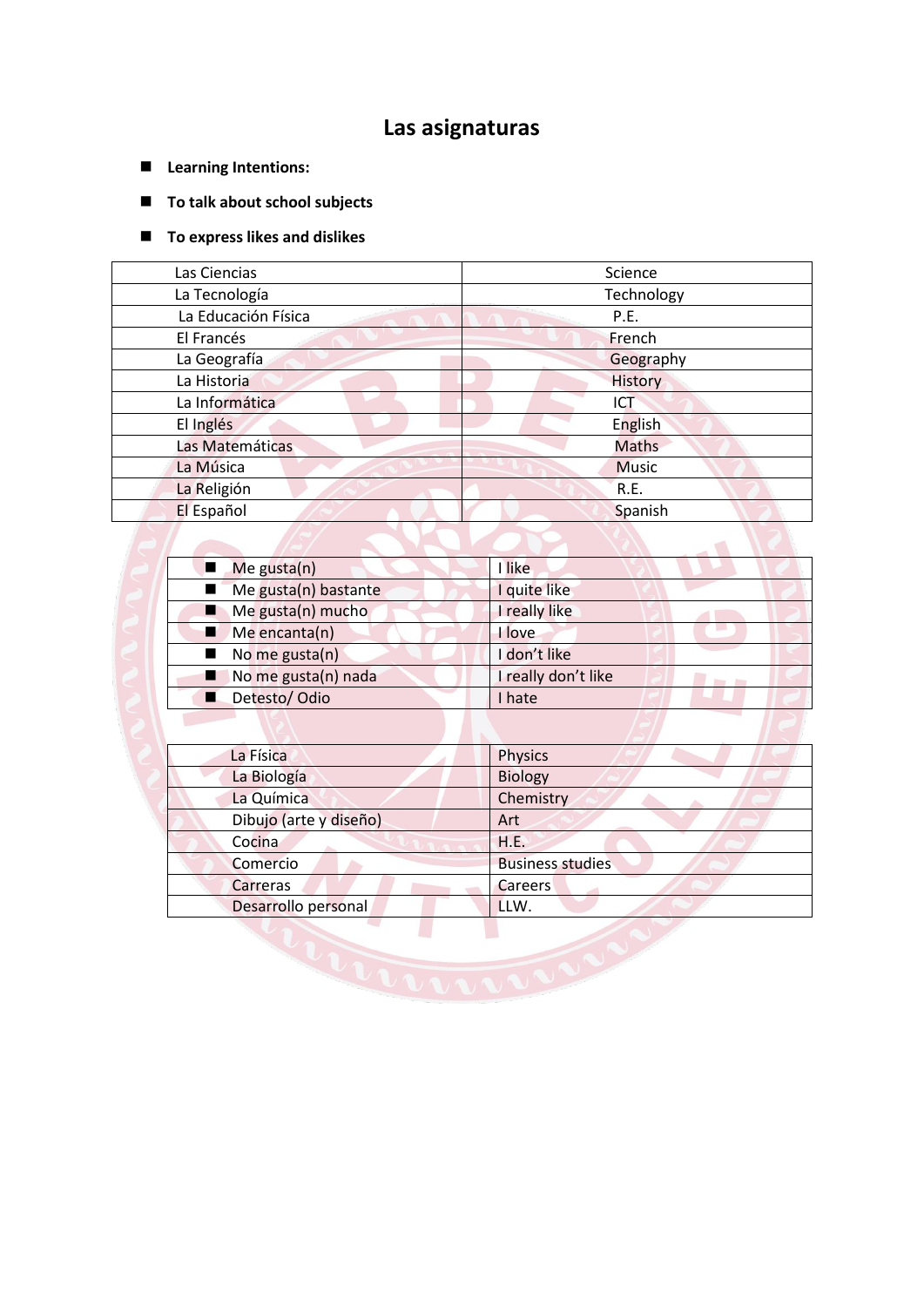# **¿Por qué?**

- **Learning Intentions:**
- **To consolidate subjects and opinions**
- **To give reasons for opinions**
- Aburrido = Boring
- Bueno= Good
- Divertido= Fun
- Inteligente= Intelligent
- Interesante = Interesting
- Relajante= Relaxing
- Simpático = Nice/ friendly

**Los días de la semana- Days of the week- Monday to Sunday To say and understand the days of the week in Spanish.**

### lunes

- martes
- miércoles
- jueves
- viernes
- sábado
- domingo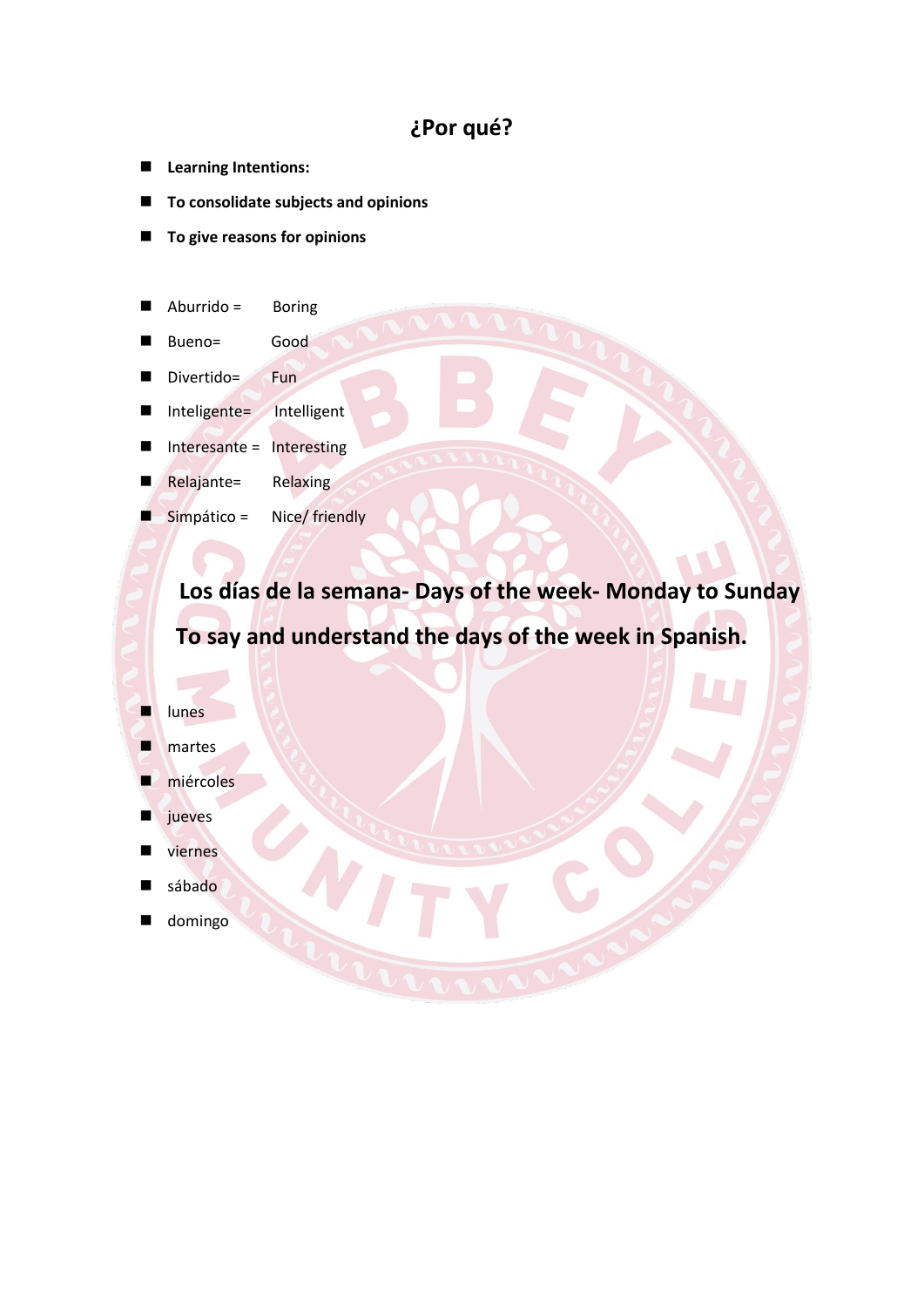## **¿Qué hora es?**

### **Learning Intentions:**

### **To recall numbers in Spanish in a new context.**

### **To give and understand the time in Spanish.**

- ¿Qué hora es? What time is it?
- Es la una. It is 1 o'clock.
- Son las dos. It is 2 o'clock.
- Son las tres. It is 3 o'clock.
- Son las cuatro. It is 4 o'clock.
- Son las cinco. It is 5 o'clock.
- Son las seis. It is 6 o'clock.
- Son las siete. It is 7 o'clock.
- Son las ocho. It is 8 o'clock.
- Son las nueve. It is 9 o'clock.
- Son las diez. It is 10 o'clock.
- Son las once. It is 11 o'clock.
- Son las doce. It is 12 o'clock.
- Es mediodía. It is midday.
- Es medianoche. It is midnight.
- Son las dos y cuarto. It is a quarter past 2.
- Son las dos y media. It is half past 2.
- Son las tres menos cuarto. It is a quarter to 3.
- Son las dos y cinco. It is 5 past 2.
- Son las dos y diez. It is 10 past 2.
- Son las dos y veinte. It is 20 past 2.
- Son las dos y veinticinco. It is 25 past 2.
- Son las tres menos veinticinco. It is 25 to 3.
- Son las tres menos veinte. It is 20 to 3.
- Son las tres menos diez. It is 10 to 3.
- Son las tres menos cinco. It is 5 to 3.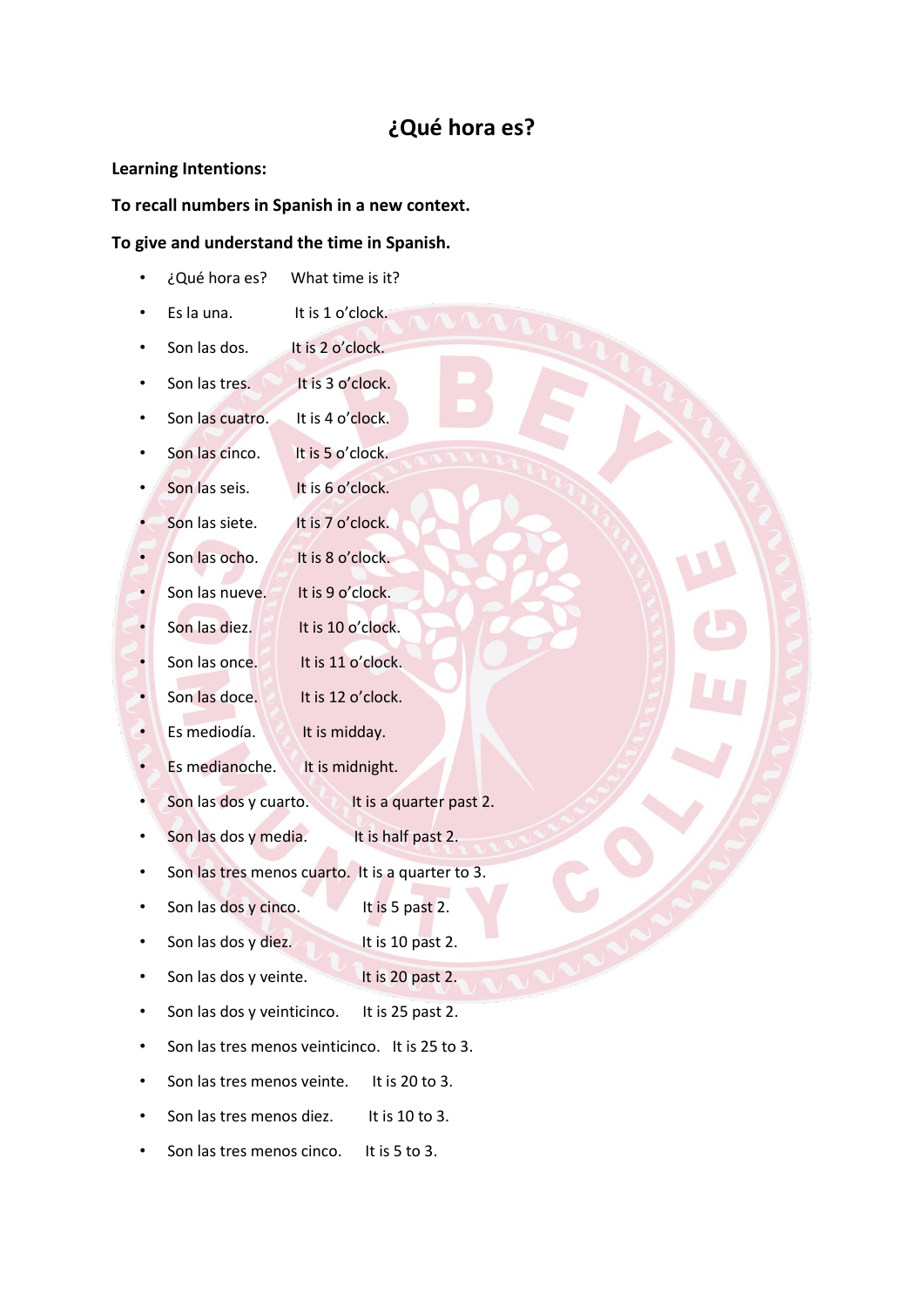Tenemos …. a …..

We have ..... at .....

Tenemos Historia a las dos

We have History at 2 o'clock.



 $\mathcal{N}$ 

| Uno                           | $\mathbf{1}$   | <b>Diecisiete</b><br>$\bullet$ | 17                         |  |  |  |
|-------------------------------|----------------|--------------------------------|----------------------------|--|--|--|
| <b>Dos</b>                    | $\overline{2}$ | Dieciocho<br>$\bullet$         | 18                         |  |  |  |
| <b>Tres</b><br>$\bullet$      | 3              | <b>Diecinueve</b><br>$\bullet$ | 19                         |  |  |  |
| Cuatro<br>$\bullet$           | $\overline{4}$ | Veinte<br>$\bullet$            | 20                         |  |  |  |
| Cinco<br>$\bullet$            | 5              | Veintiuno<br>$\bullet$         | 21                         |  |  |  |
| <b>Seis</b><br>$\bullet$      | 6              | Veintidós<br>$\bullet$         | 22                         |  |  |  |
| <b>Siete</b><br>$\bullet$     | $\overline{7}$ | Veintitrés<br>$\bullet$        | 23                         |  |  |  |
| Ocho<br>$\bullet$             | 8              | Veinticuatro<br>$\bullet$      | 24<br><b>State College</b> |  |  |  |
| <b>Nueve</b><br>$\bullet$     | 9              | Veinticinco<br>$\bullet$       | 25                         |  |  |  |
| <b>Diez</b><br>$\bullet$      | 10             | Veintiséis<br>$\bullet$        | 26                         |  |  |  |
| Once<br>$\bullet$             | 11             | Veintisiete<br>$\bullet$       | 27                         |  |  |  |
| <b>Doce</b><br>$\bullet$      | 12             | Veintiocho<br>$\bullet$        | 28                         |  |  |  |
| <b>Trece</b><br>$\bullet$     | 13             | Veintinueve<br>$\bullet$       | 29                         |  |  |  |
| Catorce<br>٠                  | 14             | <b>Treinta</b><br>$\bullet$    | 30 <sup>°</sup>            |  |  |  |
| Quince<br>$\bullet$           | 15             | Treinta y<br>$\bullet$         | 31                         |  |  |  |
|                               |                | uno                            |                            |  |  |  |
| <b>Dieciséis</b><br>$\bullet$ | 16             |                                |                            |  |  |  |
|                               |                |                                |                            |  |  |  |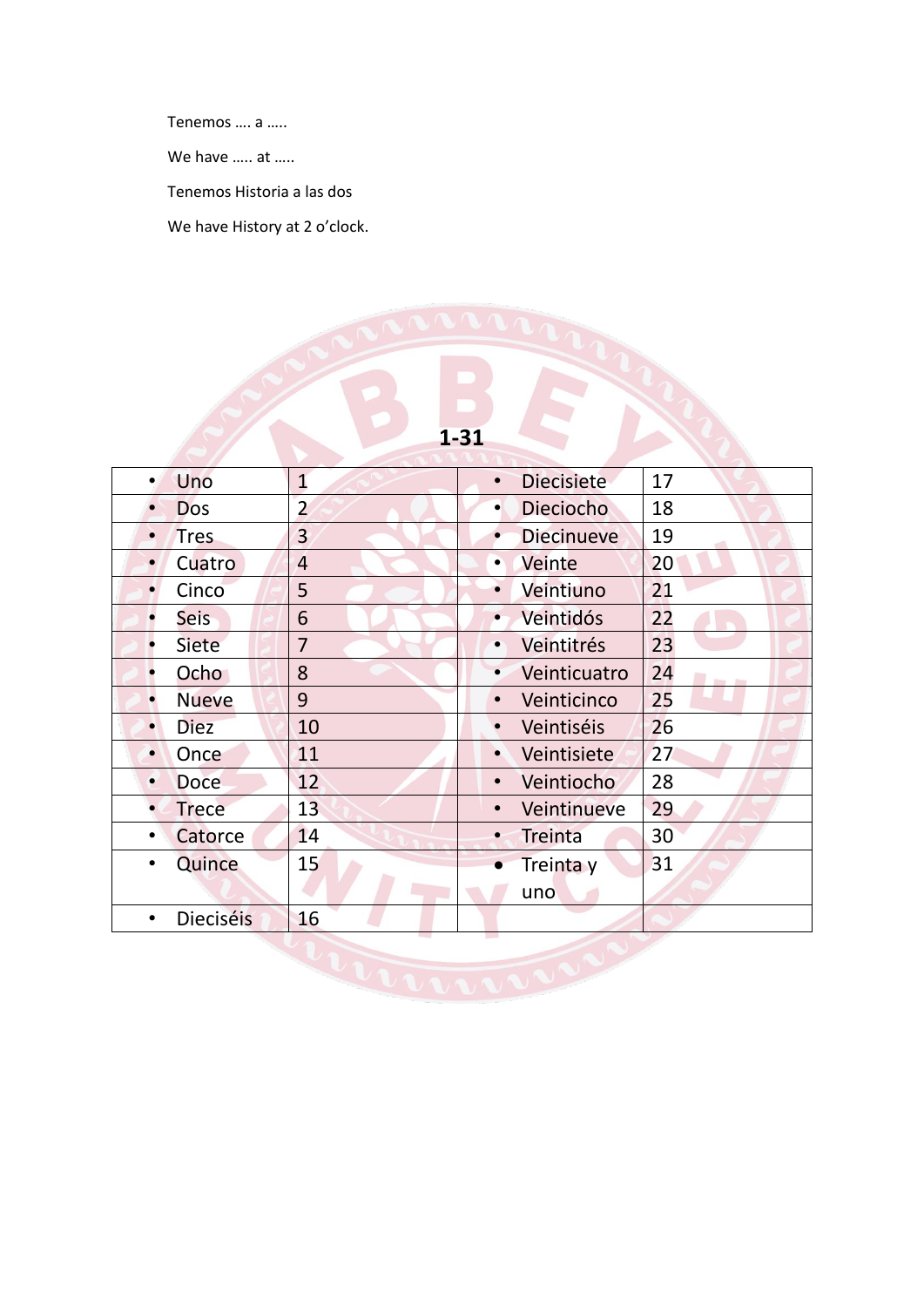### **Mi instituto**

### Learning Intentions:

- To describe the school environment.
- To recall Spanish numbers in context.
- **Muchas aulas/muchas clases Lots of classrooms** • **Un campo de deportes A sports field** • **Un laboratorio A laboratory** • **Un salón de actos An assembly hall** • **Una cantina/ Un comedor A canteen** • **Un gimnasio A gymnasium Una sala de informática An ICT room Una biblioteca A library • Una enfermería A sick room** • **Muchos servicios Lots of toilets Una sala de profesores A staff room** • **Una piscina A swimming pool** • **La oficina/ El despacho de la directora/ de las secretarias** • **The principal's/ secretaries' office** • **Un jardín A garden Una cocina A kitchen Unos vestuarios Some cloakrooms** • **Un ascensor A lift Una capilla A chapel** Un patio **A playground** • **Unas pistas polideportivas Sports pitches Tiene** It has • **Dos laboratorios Two labs**
	- **Tres gimnasios Three gyms**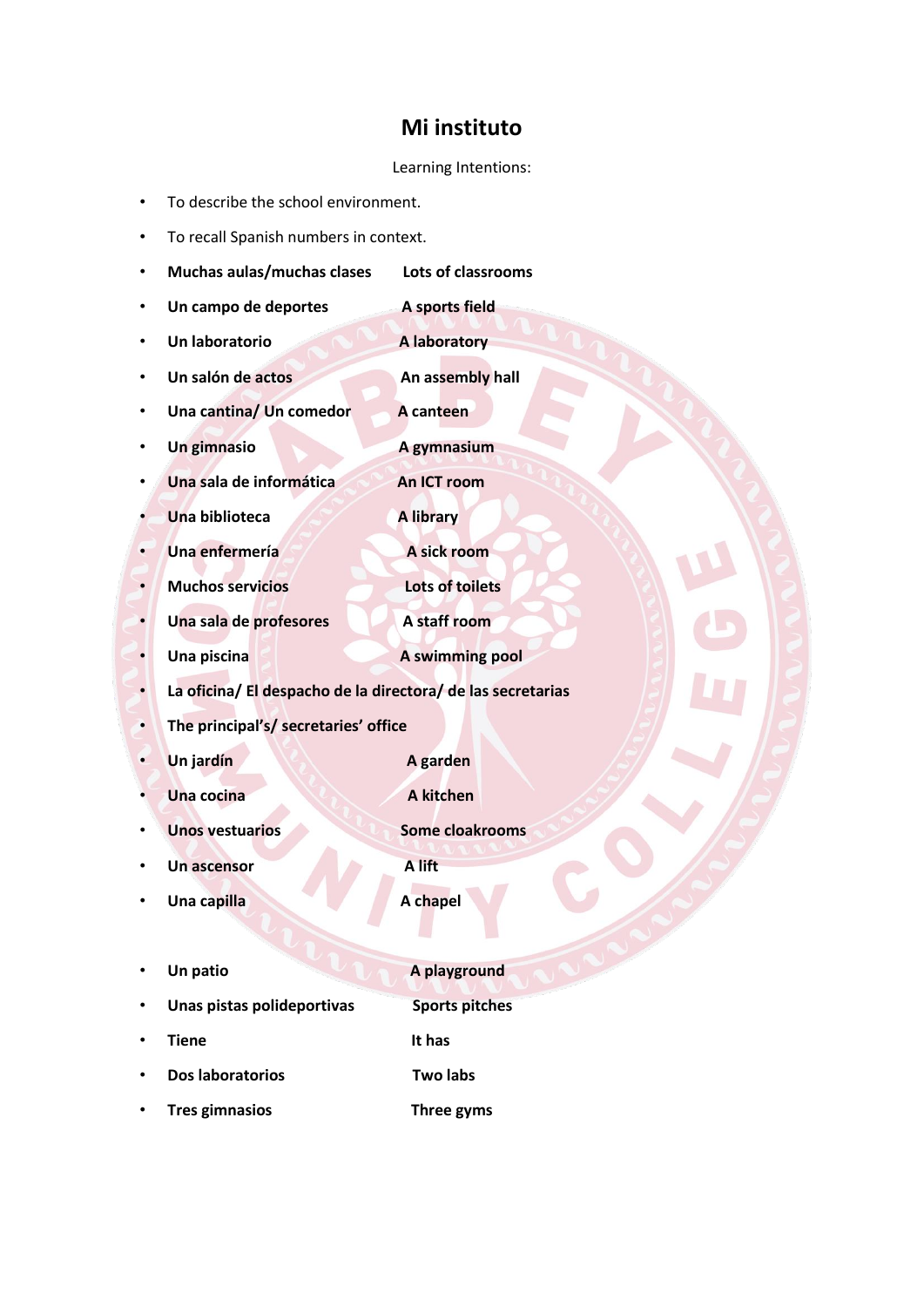• **El aula de Matemáticas The Maths room**

- **El aula de Inglés The English room**
- **El aula de Historia The History room**

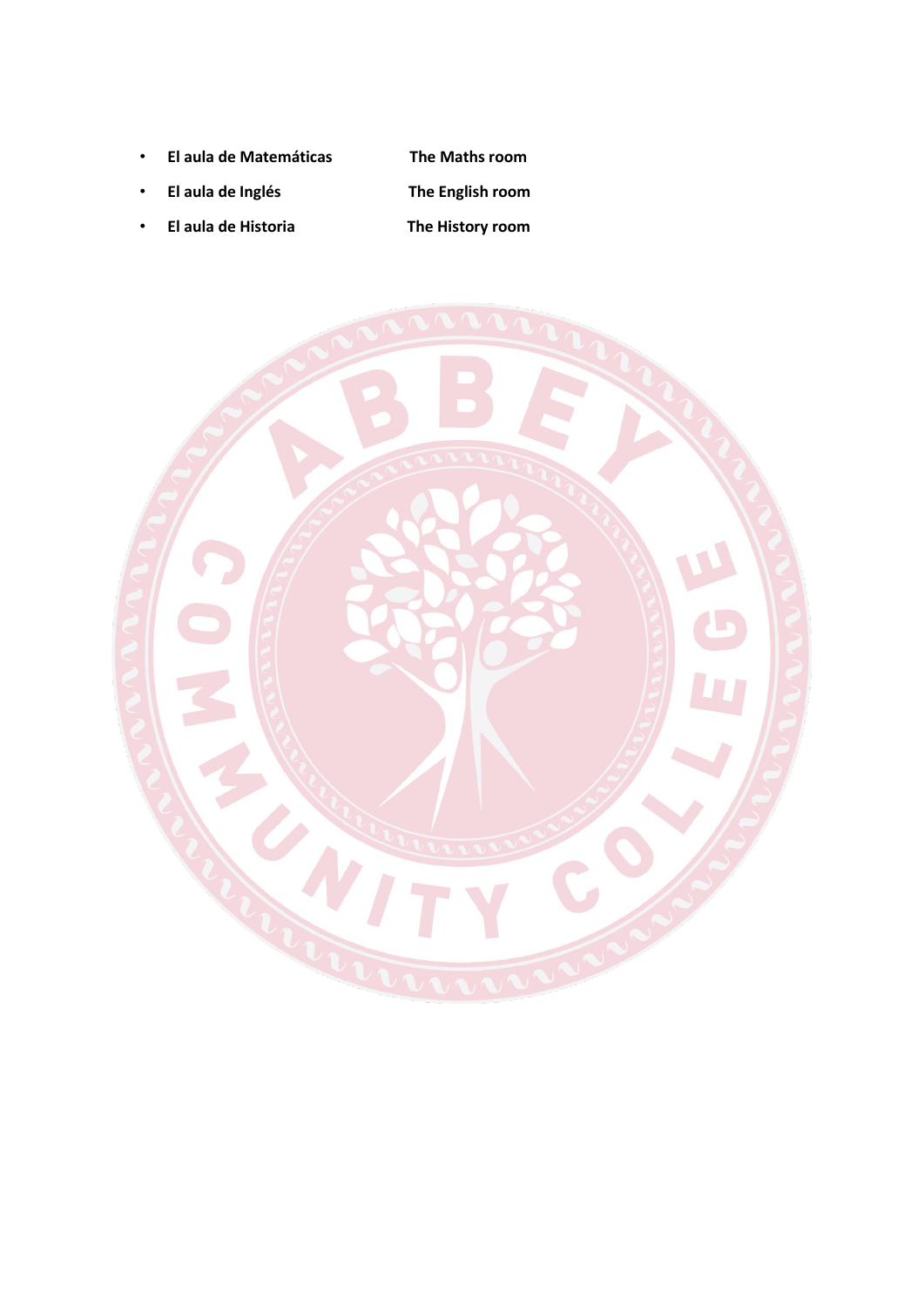# **(A)Match Them Up:**

| $\mathbf{1}$   | El Español          | A            | R.E.              |
|----------------|---------------------|--------------|-------------------|
| $2^{\circ}$    | La Informática      | B            | Science           |
| 3              | La Religión         | $\mathsf{C}$ | French            |
| 4              | Las Matemáticas     | D            | History           |
| 5              | La Historia         | Ε            | Geography         |
| 6              | La Educación Física | F            | <b>Music</b>      |
| $\overline{7}$ | Las Ciencias        | G            | Spanish           |
| 8              | La Música           | Η            | English           |
| 9              | El Inglés           |              | <b>Maths</b>      |
| 10             | El Francés          |              | <b>ICT</b>        |
| 11             | La Geografía        | K            | <b>Technology</b> |
| 12             | La Tecnología       |              | P.E.              |



COLLEGE C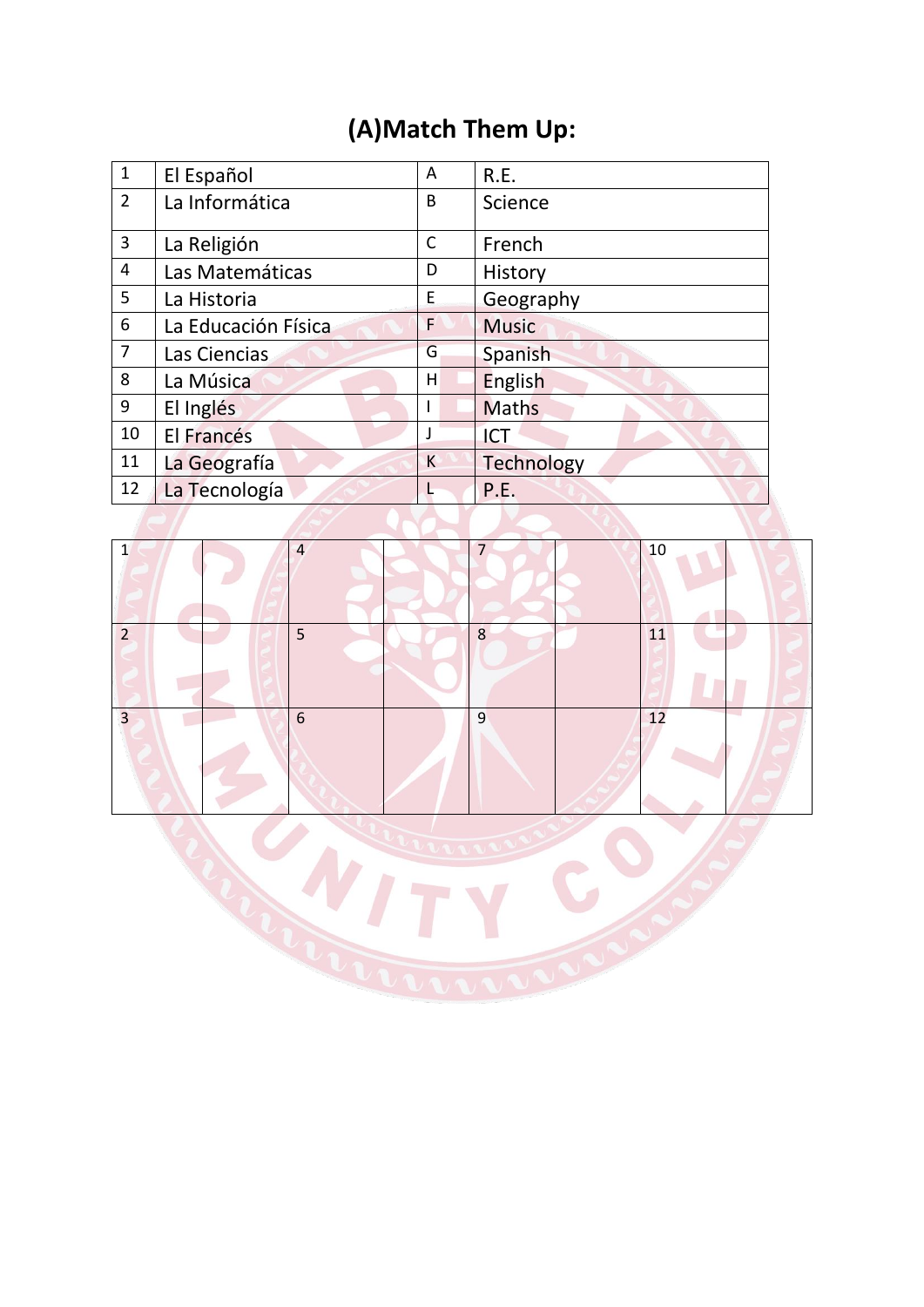# **(B)Write in English:**

| $\mathbf{1}$   | La Educación Física |
|----------------|---------------------|
| $\overline{2}$ | La Historia         |
| 3              | El Francés          |
| 4              | El Inglés           |
| 5              | Las Ciencias        |
| 6              | La Tecnología       |
| $\overline{7}$ | El Español          |
| 8              | La Geografía        |
| 9              | Las Matemáticas     |
| 10             | La Informática      |
| 11             | La Religión         |
| 12             | La Música           |

# **(C)Fill in the missing letters:**

| $\sqrt{1}$       | $\mathsf{R}$<br>n<br>g                            |
|------------------|---------------------------------------------------|
| $\overline{2}$   | $ngL_s$                                           |
| $\overline{3}$   | M t m t c s<br>$\lfloor \cdot \rfloor$            |
| $\overline{a}$   | $L - s$<br>$\mathsf{C}$<br>n c<br>S               |
| 5                | Fr<br>nc <sub>s</sub>                             |
| $6 \overline{6}$ | G.<br>gr<br>U                                     |
| $\overline{7}$   | nf<br>tic<br>rm                                   |
| 8                | n<br>$F_S C$<br><sub>d</sub><br>$\mathbf{C}$<br>C |
| 9                | M <sub>s</sub><br>C.                              |
| 10               | τ<br>cn<br>g                                      |
| 11               | $sp$ $\tilde{n}$                                  |
| 12               | <b>Barnet</b><br>H st r                           |
|                  |                                                   |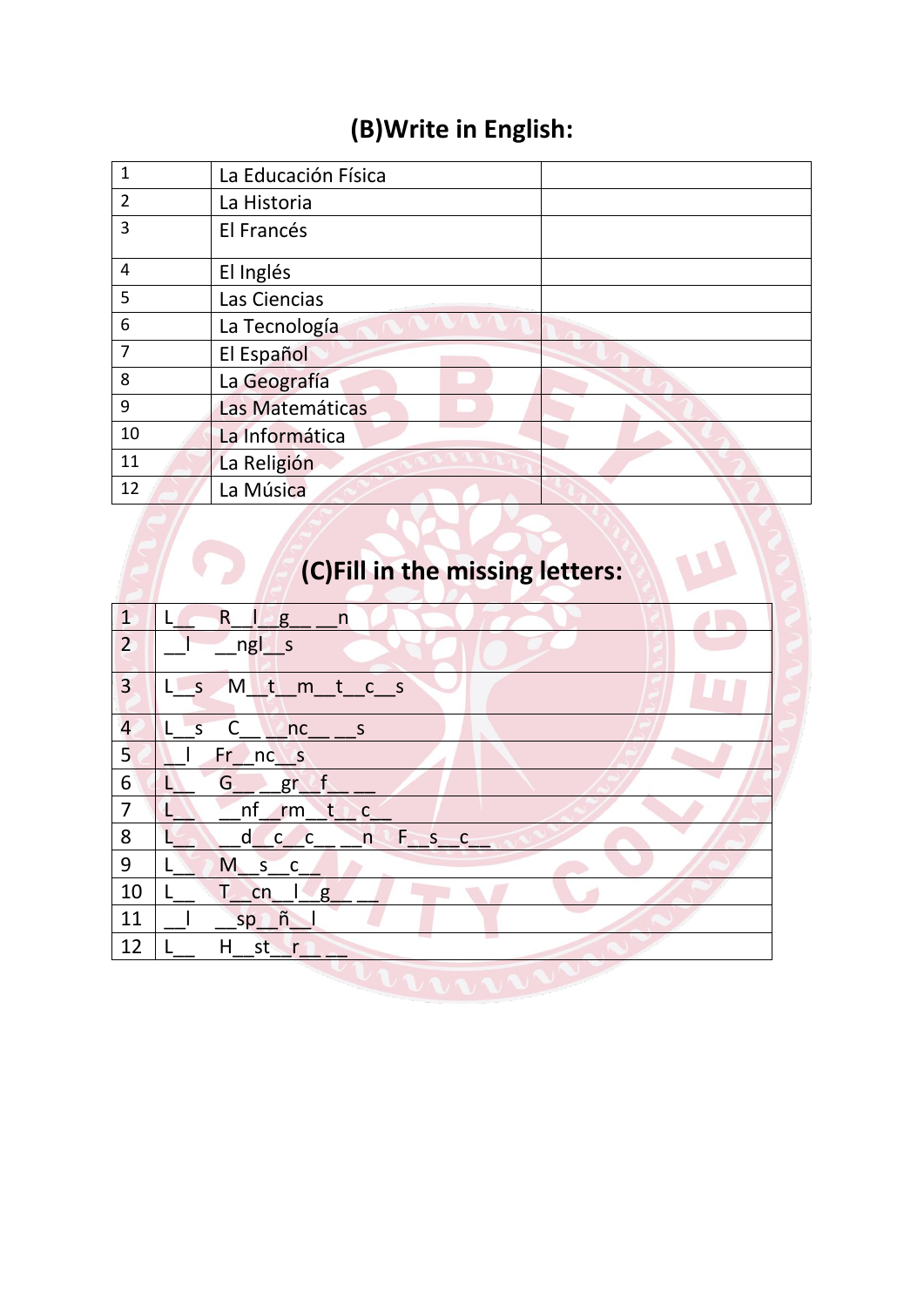# $1 \t 2 \t 3 \t 4 \t 5 \t 6$  $7$   $8$  8 9 10 10 11 1 *Las Ciencias*

# **(D) Write the Spanish in the correct spaces.**

**The first one is done for you.**

| -FI                  | F  | Las                                              | La | La Música            |
|----------------------|----|--------------------------------------------------|----|----------------------|
| Francés              |    | Español   Matemáticas   Tecnología   Informática |    |                      |
| La                   | La | Las Ciencias   La Historia   El Inglés           |    | $\vert$ La Educación |
| Geografía   Religión |    |                                                  |    | Física               |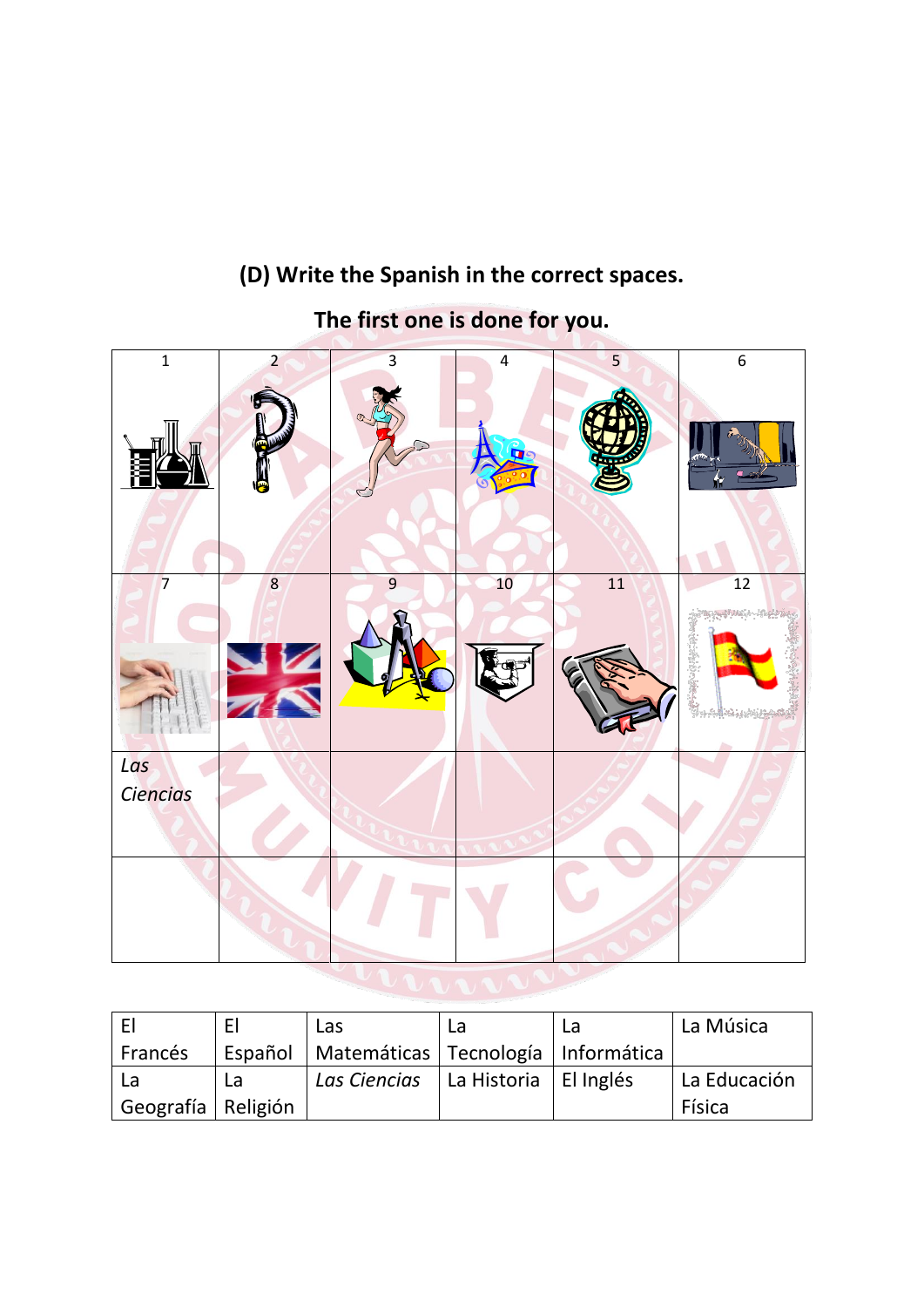# **(E) Crack the code in the same way as the example:**

| $\overline{1}$          | $\overline{2}$ | $\overline{3}$                 | $\overline{\mathbf{4}}$ | 5               | $\boldsymbol{6}$          |  |
|-------------------------|----------------|--------------------------------|-------------------------|-----------------|---------------------------|--|
|                         | ę              | $\circledcirc$<br>$\mathbb{C}$ |                         |                 | Ņ٢                        |  |
| $\overline{7}$          | $\bf 8$        | $\overline{9}$                 | $10\,$                  | ٧<br>${\bf 11}$ | $\overline{12}$           |  |
|                         |                |                                |                         |                 |                           |  |
| $\mathbf v$             | $\mathsf{X}$   | VX                             | $\mathsf X$             | $\mathsf{XX}$   | VVV                       |  |
| $\overline{\mathsf{X}}$ | $\sqrt{V}$     | XX                             | VV                      | XXX             | $\overline{\mathbf{v}}$ x |  |
|                         |                |                                |                         |                 |                           |  |

| 1  | Me gustan las ciencias |
|----|------------------------|
| 2  |                        |
| 3  |                        |
| 4  |                        |
| 5  |                        |
| 6  |                        |
|    |                        |
| 8  |                        |
| 9  |                        |
| 10 |                        |
| 11 |                        |
| 12 |                        |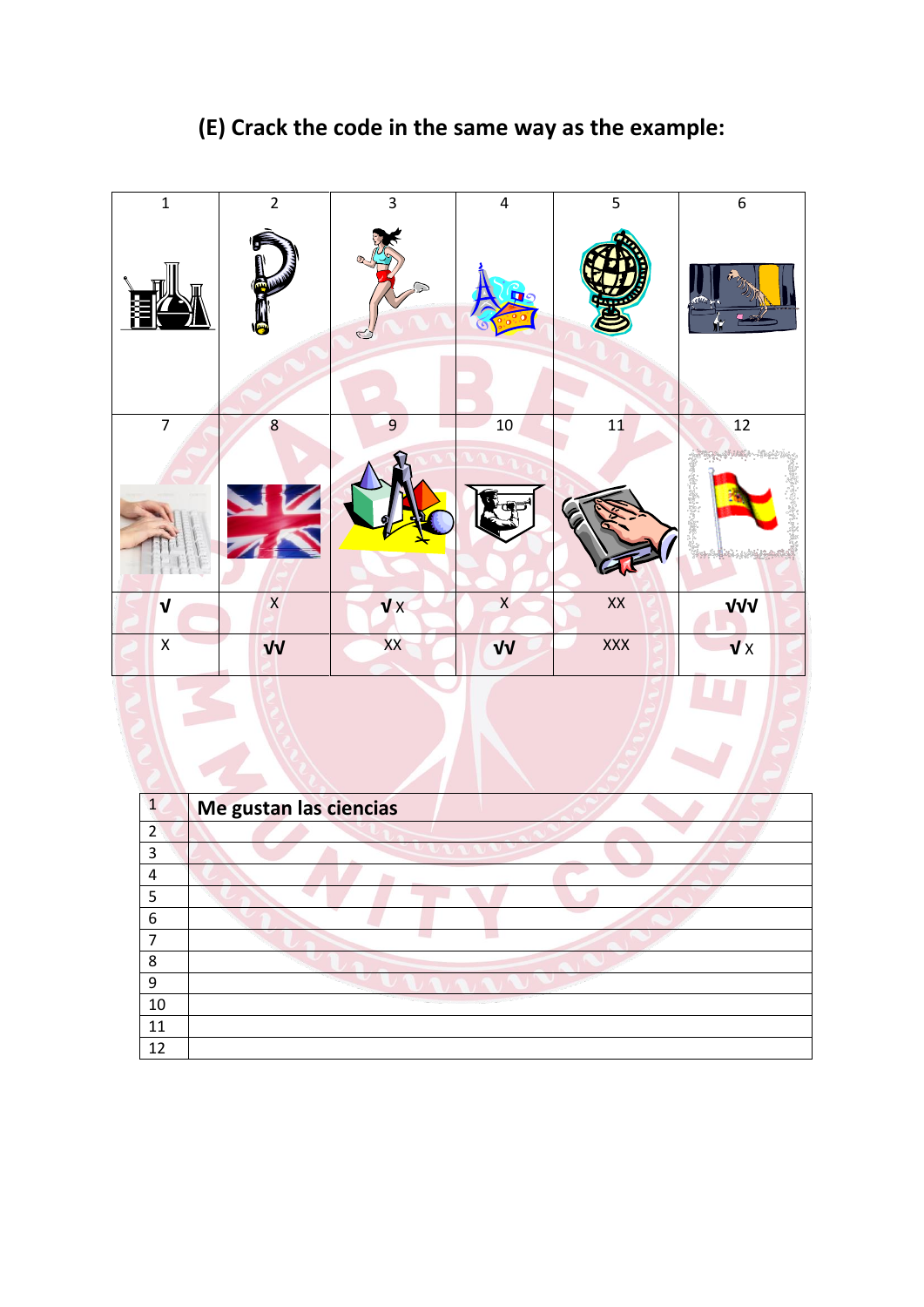# **(F)Match Them Up:**

| $\mathbf{1}$   | Una piscina                | A              | A lift                 |
|----------------|----------------------------|----------------|------------------------|
| $\overline{2}$ | Una biblioteca             | $\overline{B}$ | Lots of classrooms     |
| 3              | Una capilla                | $\mathsf{C}$   | A garden               |
| 4              |                            | D              | A canteen              |
|                | <b>Muchas aulas</b>        |                |                        |
| 5              |                            | E              | The principal's office |
|                | Un salón de actos          |                |                        |
| 6              |                            | F              | A gymnasium            |
|                | Una cocina                 |                |                        |
| $\overline{7}$ |                            | G              | A sports field         |
|                | Un jardín                  |                |                        |
| 8              |                            | H              | A kitchen              |
|                | Una cantina                |                |                        |
| 9              |                            | t              | A swimming pool        |
|                | Un gimnasio                |                |                        |
| 10             |                            | J              | A chapel               |
|                | Un ascensor                |                |                        |
| 11             |                            | K              | An assembly hall       |
|                | La oficina de la directora |                |                        |
| 12             |                            | L              | <b>A library</b>       |
|                | Un campo de deportes       |                |                        |
|                |                            |                |                        |

| $\mathbf{1}$   | $\overline{4}$ | 7 | 10 |  |
|----------------|----------------|---|----|--|
| $\overline{2}$ | 5              | 8 | 11 |  |
| 3              | 6              | 9 | 12 |  |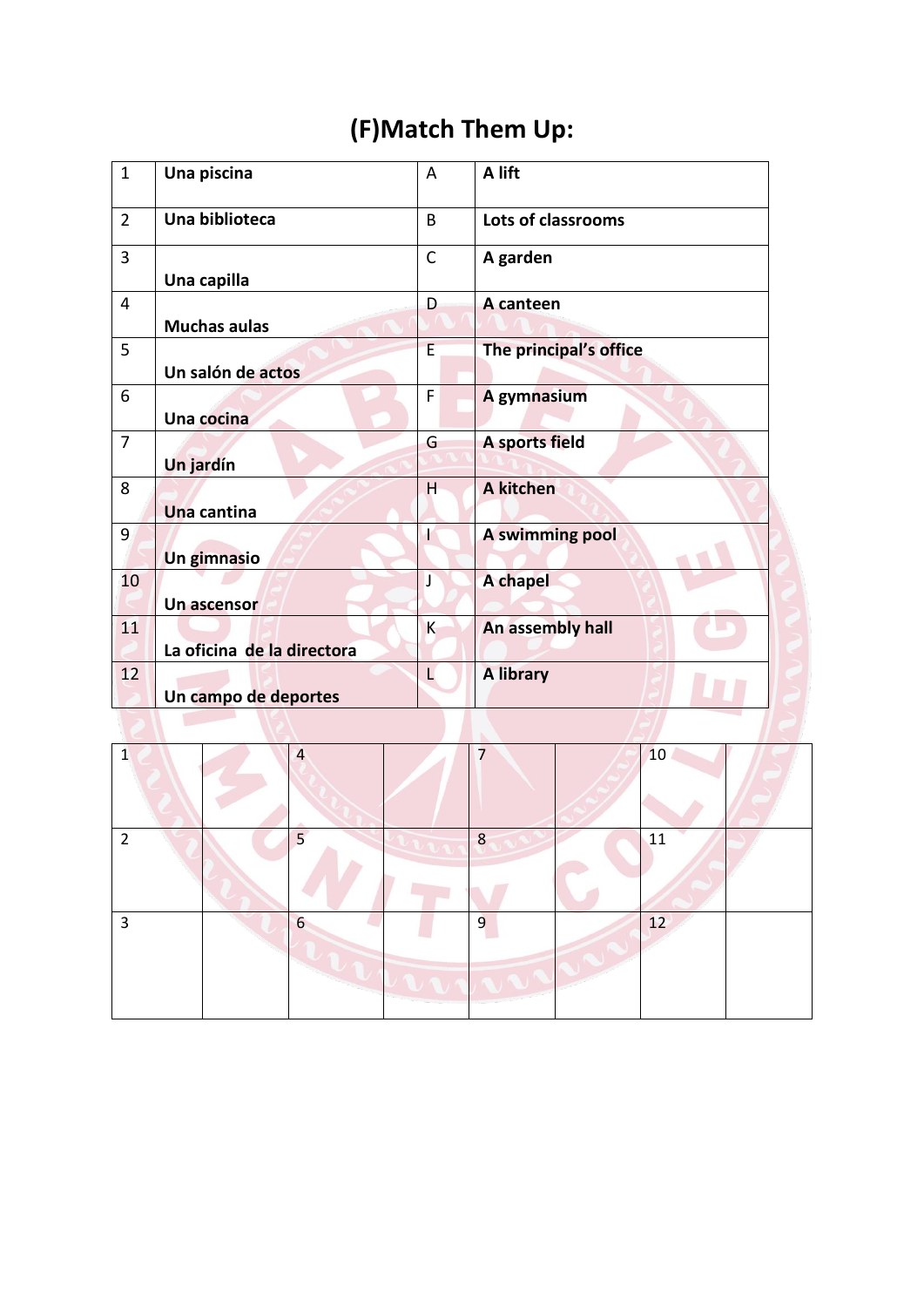### (G) Write in English:

|                | Es mediodía           |  |
|----------------|-----------------------|--|
| $\overline{2}$ | Son las seis.         |  |
| 3              | Son las siete         |  |
| 4              | Son las tres          |  |
| 5              | Es la una.            |  |
| 6              | Son las nueve         |  |
| 7              | Son las cinco.        |  |
| 8              | Es medianoche         |  |
| 9              | Son las once          |  |
| 10             | Son las ocho          |  |
|                | (H) Write in Spanish: |  |

# (H) Write in Spanish:

| It is 9 o'clock.      |  |  |  |
|-----------------------|--|--|--|
| It is midday.         |  |  |  |
| It is 10 o'clock.     |  |  |  |
| It is 1 o'clock.      |  |  |  |
| It is 2 o'clock.      |  |  |  |
| It is 2 o'clock.      |  |  |  |
| It is 11 o'clock      |  |  |  |
| It is midnight.       |  |  |  |
| It is 5 o'clock.      |  |  |  |
| It is 3 o'clock.      |  |  |  |
| (I) Write in Spanish: |  |  |  |
|                       |  |  |  |

| 1              | It is 20 past 6.         |  |
|----------------|--------------------------|--|
| $\overline{2}$ | It is 25 past 3          |  |
| 3              | It is 20 to 7            |  |
| 4              | It is a quarter past 9.  |  |
| 5              | It is half past 1.       |  |
| 6              | It is a quarter to 11.   |  |
| 7              | It is half past 3.       |  |
| 8              | It is a quarter to 7.    |  |
| 9              | It is a quarter past 12. |  |
| 10             | It is a quarter to 5.    |  |
| 11             | It is half past 10.      |  |
| 12             | It is 25 past 8.         |  |
| 13             | It is 5 to 4.            |  |
| 14             | It is 20 to 7.           |  |
| 15             | It is 5 past 10.         |  |
| 16             | It is 10 to 2            |  |